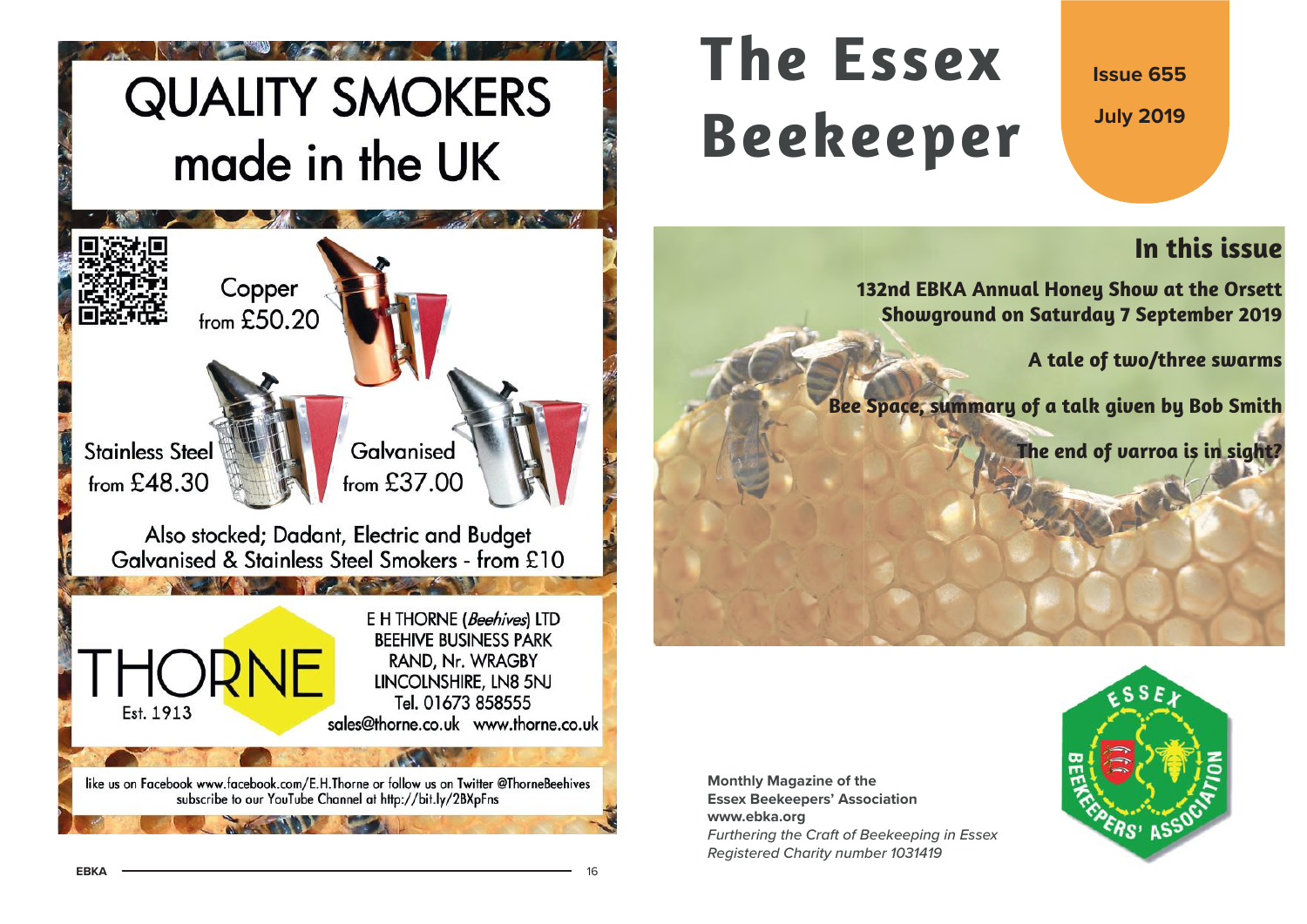## **132nd EBKA Annual Honey Show at the Orsett Showground on Saturday 7 September 2019**

By Michael Webb, Chair of the Show Committee

I n last month's edition of The Essex Beekeeper (and on the EBKA Website) I reported that this year's Show Schedule and Entry Form will be included in the July edition of the magazine.

Please take time to go through the Schedule and review the various classes for entries for this year's Show. You should note that the closing date for **registration of entries is Saturday 31 August** and no entries can be accepted without prior registration.

You can either post or email your entry form to the EBKA Show Secretary whose details can be found on the entry form. Please be aware that you will also need to supply a stamped addressed envelope for the return of exhibit stickers/labels to affix to exhibits **before** delivery to the Show marquee.

Setting up in our marquee, which is larger this year, will take place on **Friday 6 September** and all exhibits must be delivered by no later than **12 noon on that day**. If you are unable to get your entries to the Show, please arrange within your Division for the transportation (and collection) to and from the Show. Please also note that all entry fees must be paid in cash on the day of the Show. Again if you cannot attend, please arrange beforehand with your divisional representative to include the fees with your entry.

Finally, our volunteers on the day of the Annual Show certainly make an enormous contribution to its success. We welcome volunteers from all our divisions, especially from those of our membership who have not been before. If you would wish to volunteer to help at this year's Show, please give your details to your Division's secretary by **no later than the end of July**. A member of the Show Committee will then contact you with information about your role on the day.  $\frac{8}{5}$ 

to be able to take advantage of tolerant behaviour.

Perhaps not the end of Varroa but maybe the beginning of the end?

#### **Articles appearing in The Essex Beekeeper are not necessarily the views either of the Editor or the Essex Beekeepers' Association**

To ensure inclusion within the diary of county-wide events would Divisions provide the editor with details of local meetings by the 4th of the previous month.

Robert Silver – robert.silver@outlook.com

## **The Bee ShedApproved National Bee Supplies Stockist and Distributor** A Range of Frames and Foundation Hives and Hive Parts, Tools and Equipment **Open by Appointment**: Please call Wendy on **07764 609 803** or Email: beeshed@btinternet.com**f** The Bee Shed Stock **Meepshole, Great Prestons Lane, Stock, Essex CM4 9RL**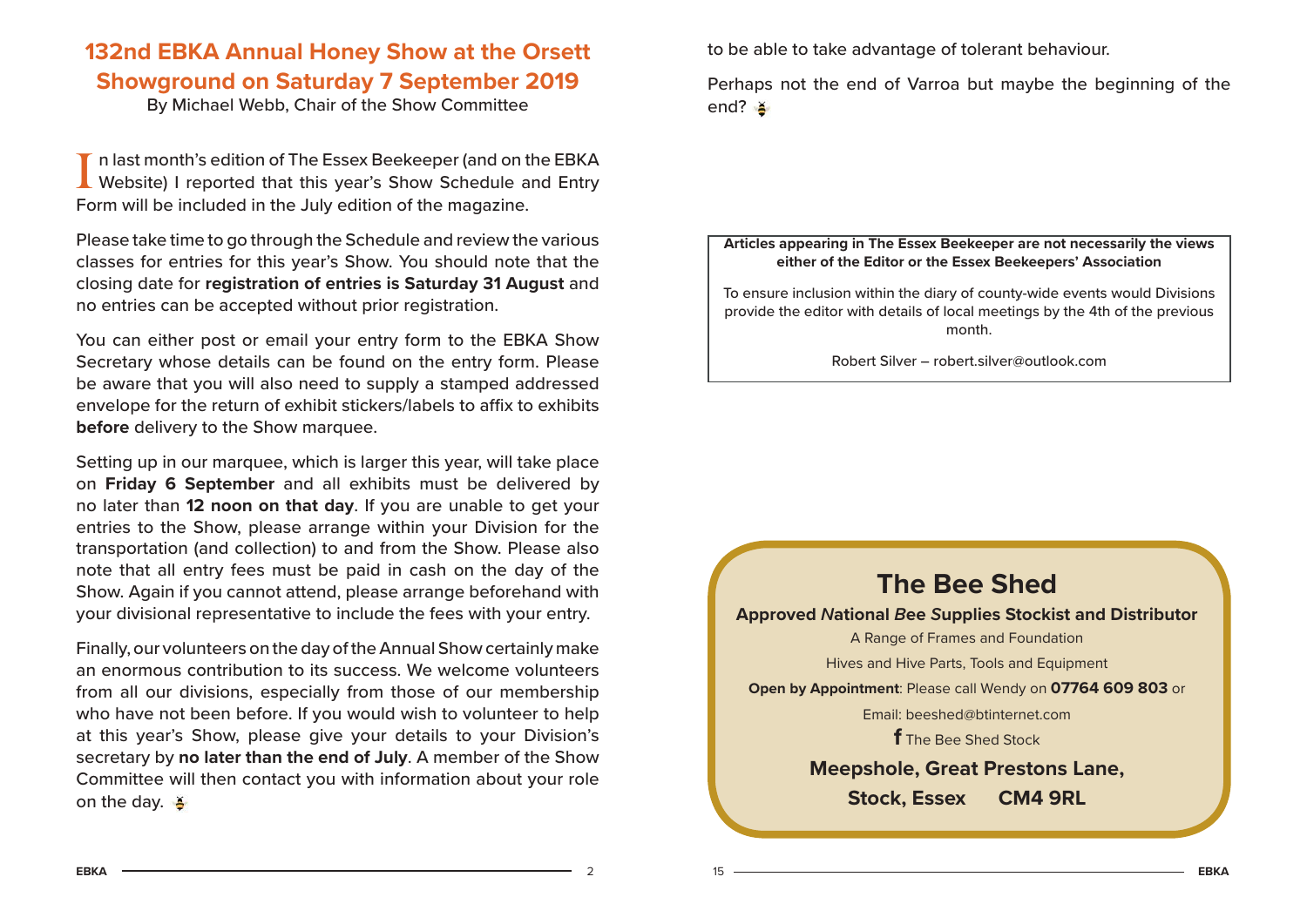## **The end of varroa is in sight?**

By Kevin Thorn (this article is reproduced, with permission, from the BIBBA May Newsletter)

Two years ago I listened to a talk by Professor Stephen Martin, a world-wide expert on Varroa, at the Cambridge BKA Convention. He hinted at research that would be published that would spell the end of the need to treat Varroa.

At the BBKA spring convention in April 2019 he was able to elaborate further. His research team have found that honey bees in Africa, South and Central America are Varroa tolerant (and Africanised!). In the rest of the world while mites can reproduce 3-fold in worker brood and 5-fold in drone brood the actual rate is 1.2x. The difference is due to lack of fertility, accidents etc. In the Africanised bees the rate of reproduction is 0.8x. This is significant as any ratio below 1x means the mite population is reducing! The Varroa tolerant bees showed an infestation rate of 4% whereas non tolerant populations showed an average 27% infestation.

Enhanced grooming and hygienic behaviour was found to make little difference but a third behaviour - uncapping and recapping has been found to be the effective behaviour. In places where there is no Varroa there is no sign of this behaviour. The bees were seen to uncap and recap several times. Where mites are not present the bees had made a small hole and recapped. Where mites were present they made a larger hole and recapped (this can be seen as a silvery sheen on the capping as this is part of the pupal cocoon). This action exposes young mites and kills them and while the mother mite survives she is unable to reproduce. This may also show up as pepper pot brood.

The key message was DON'T CHANGE YOUR CURRENT TREATMENT REGIME! If we stop treating now we may create Varroa concentrations that could wipe out the tolerant populations AKA Varroa bombs. The next stage of the research is to look at how the average beekeeper can manage and select their colonies

## **Divisional meetings around the County**

### **Meetings in July 2019**

- *04* **20:00–22:00 - Preparation for Honey Shows, Harlow** *Address: tbc*
- *04* **20:00–22:00 - How to impress the Show Judges, Romford Division**

*Chadwick Hall, Main Road, Gidea Park, Romford RM2 5EL* 

*10* **19:00–21:00 - Beginners Theory - Preparing for Winter, Saffron Walden Division** *Thaxted Day Centre, Vicarage Lane, CM6 2RL*

*13* **Tendring Show, Colchester Division***Bromley Rd, Lawford, Manningtree, CO11 2NE*

- *15* **19:30–21:00 - Monthly Meeting - easy honey extraction, Chelmsford Division***The Link Trinity Methodist Church, Chelmsford*
- *21* **14:30 - Show Preparation, Saffron Walden Division** *Thaxted Day Centre, Vicarage Lane, Thaxted CM6 2RL*

*24* **19:30–21:30 - Topic to be announced soon, Southend Division**

> *WI Hall, Bellingham Lane, Rayleigh SS6 7ED*

#### **Meetings in August 2019**

- *1* **20:00-22:00 - Harlow Show, Harlow Division** *Address: tbc*
- *1* **20:00-22:00 - The Rose Method, Matt Broughton, Romford Division** *Address: tbc*
- *19* **19:30-21:00 - Autumn Preparation, Chelmsford Division**

*The Link, Trinity Methodist Church, Chelmsford*

- *25&***The Countess of Warwick's Show, including Divisional Honey Competition**
- *26 Little Easton, Dunmow, CM6 2JJ*

 $A =$  14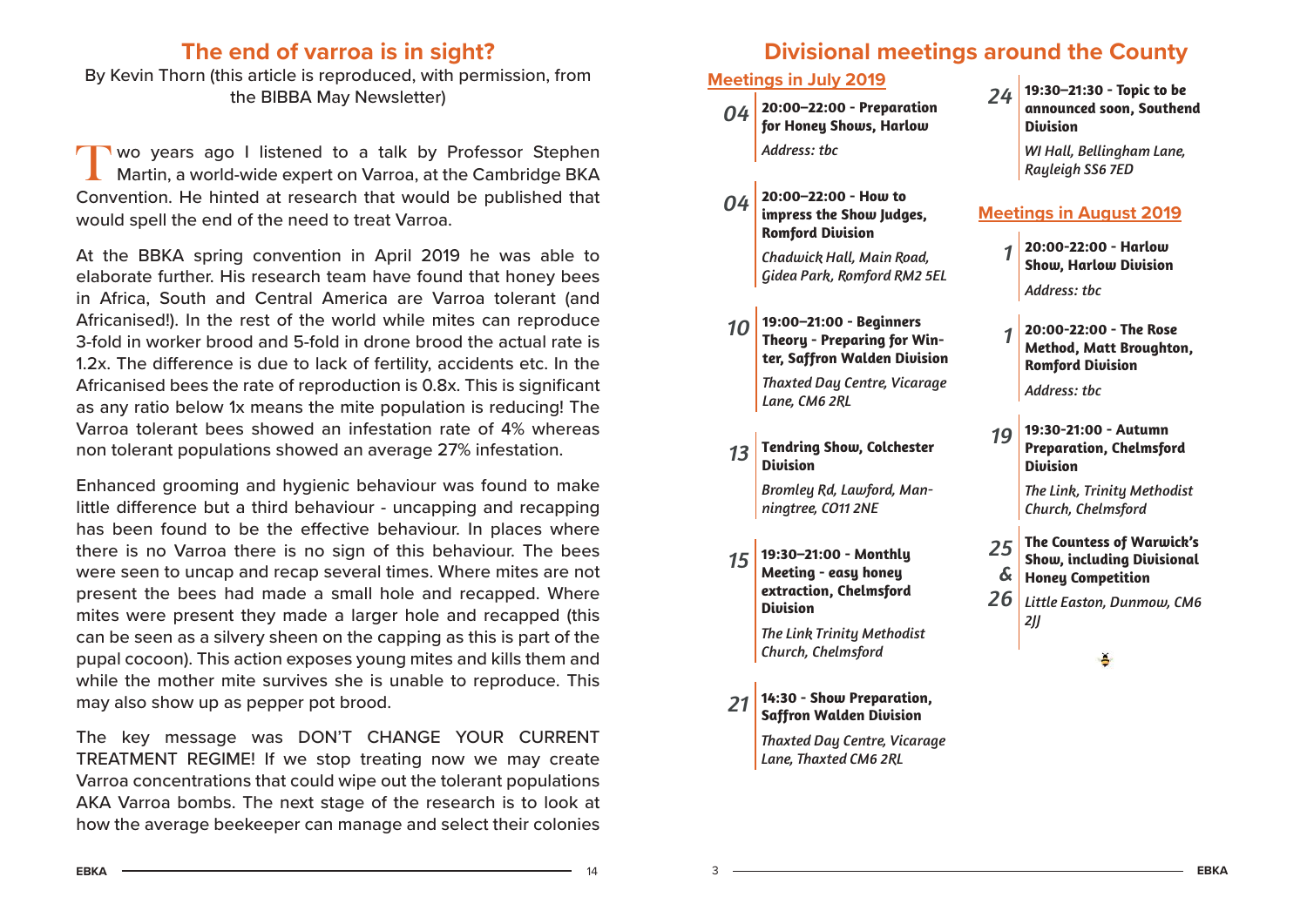## Sunday, 20 October 2019

Felsted School, Dunmow, CM6 3JL Tickets available now (£25): www.swbka.org

Saffron Walden Beekeepers present:

# EBKA Conference 2019: The Changing Face of Beekeeping

**Ged Marshall** *A year in the life of a professional beekeeper*

> Kindly sponsored by: *R Andrews Glass Ltdwww.andrewsglass.co.uk*

**Will Messenger**  *The history of beekeeping and the history of the Porter Escape. (There will also be an exhibition of artefacts on display in the Foyer.)*

#### Other attractions include:

Quality catering

Vendor stalls

### Super raffle prizes (including this fabulous bundle kindly donated by BJ Sherriff)

**Dr Jonas Geldman University of Cambridge**  *Does conserving honeybees help wildlife?*

Kindly sponsored by: *Hive Consultants www.hiveconsultants.co.uk*

**Professor Steve Martin University of Salford:** *Our search to understand long term Varroa tolerance*  Kindly sponsored by: *BJ Sherriff www.sherriff.co.uk*



#### **EBKA Trustees**

**President**Pat Allen, Hon CLM

**Chair of CEC** Jane Ridler E: jane.ridler@uwclub.net T: 01799 218023

**Gen Secretary** Tony Rand E: secretary@ebka.org

**Treasurer** Paras ShahE: treasurer@ebka.org

**Braintree** Bridget Mudd E: bridget.mudd@yahoo.com

**Chelmsford** Jan Tutton E: cec@chelmsfordbeekeepers.com

**Colchester** Tony Rand E: tony@agewhatage.com

**D.H. & Maldon** Glenn Mayes E: trustee@maldonbeekeepers.org.uk

**Epping Forest** Don McHale E: donaldmchale@gmail.com

**Harlow** Nick Holmes E: wwwcight@gmail.com **Romford** Paul Wiltshire E: paul.g.wiltshire@btinternet.com **Saff ron Walden** Vanessa Wilkinson E: swaldensec@ebka.org **Southend** Vernon Amor E: blueboys21@aol.com **EBKA Exams Secretary** Steph Green E: stephgreen711@gmail.com

#### **Divisional Contacts**

**BraintreeChelmsfordColchesterD.H. & MaldonHarlowEpping Forest** Katy Langley **RomfordSaffron Walden Southend**

13

Jan French Fiona Cutting Morag Chase Carlie Mayes Nick Holmes Sue Richardson Vanessa Wilkinso Pat Holden

Keith Morgan E: keith.morgan@apha. gsi.gov.uk T: 01485-520838 or

07919-004215

**All other Divisions:**

T: 07775-119433

**Regional Bee Inspectors**

**Epping Forest and Romford Divisions (excluding** 

E: peter.folge@apha.gsi.

**Brentwood)** Peter Folge

gov.uk

#### **The Essex Beekeeper Magazine & Web site**

**Editor**: Robert SilverE: robert.silver@outlook.comT: 07956-487703

**Advertising**: Jean Smye E: jsmye@sky.com

**Mailing Secretary**: Michael Elliott E: michaelelliott55@sky.com

**Web site**: Nick HolmesE: webmaster@ebka.org

|   | T: 07725 166 609 |
|---|------------------|
|   | T: 01206-522576  |
|   | T: 07979-862952  |
|   | T: 07730-735752  |
|   | T: 07971 957333  |
| n | T: 07747 506000  |
|   | T: 01702-477592  |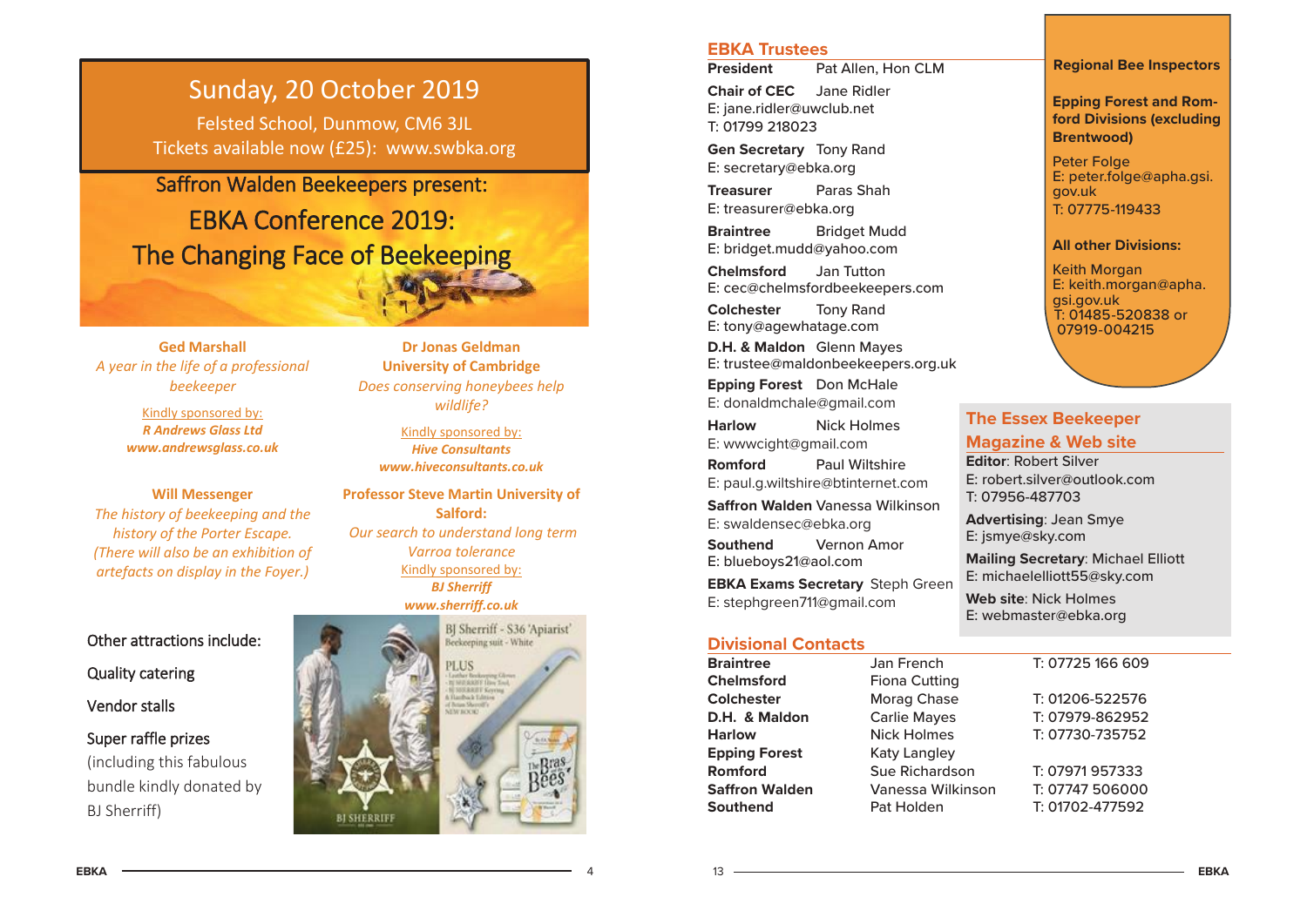that, once realised by Rev. Langstroth, changed beekeeping husbandry for all time, and, most surely, for the better...It was good to have Bob Smith back with us again, his last visit unfortunately cancelled due to the arrival of the notorious Beast from the East of last winter, despite his own willingness to attempt the journey. Gladly, there were no such weather anomalies on this occasion and Bob was able to deliver a captivating and thought provoking talk on a subject we take for granted as being 'built in'. We can thank him warmly for showing us that it is certainly not much ado about nothing....

There are some very interesting comments regarding bee space on the Dave Cushman site (edited by Roger Patterson), which makes worthwhile reading, both as accompaniment and for comparison with, Bob's presentation as summarised above.

#### PETER DALBY - PERADALE APIARIES

For all your beekeeping and apitherapy supplies

**Large Stock held - all year round**

**Competitive prices; any item not stocked to special order**

**37 Cecil Road, Cheshunt, Hertfordshire EN8 8TN**

**Tel: 01992 622645 Email: pebadalebees@btinternet.com**

**Open Mon - Sat** Telephone before calling

(any reasonable time)

CLOSED SUNDAY

Agent for E H Thorne and Northern Bee Books

## **A tale of two/three swarms**

By Ralph Cullen, Harlow division

s Monday 13 May started there was a plea for help from a new beekeeper. There was not one but two swarms in her vicinity. Could someone help remove them. They were not hers but Claire wanted to help collect them and expand her knowledge of collecting swarms/beekeeping. However, as usual, it was more of an experience not to be forgotten! There was one swarm in a tree top in one garden and another on a fence post in a garden opposite.

So I set out Monday evening Nuc in hand to find that they had landed in long grass by a fence post which they had a liking for. I managed to entice some into the Nuc, however I could not see the Queen but they were moving into this Airbnb so I left and told Claire that I would return the next morning to collect them as it was getting late.

The next morning, Tuesday 14 May, I received a call from Claire telling me that they were not in the Nuc. When I got there I tried to get them back in. I upended the Nuc against the post that they had gone back to but not before I noticed that the cut down tree in the next garden adjacent to the fence post had old comb in it. The tree had been felled during the previous year by tree surgeons who must have had a shock when it broke in half and the bees came out so they left it where it fell.

Later that day I was informed that there was another swarm in the first tree but this one was in the lower branches and easier to get to.

Earlier in the day I had bumped into another beekeeper, Steve, and was telling him about the swarms and he said that he was interested in accompanying me to the site of the swarms. That afternoon he followed me to the site and we assessed the tree with the two swarms in.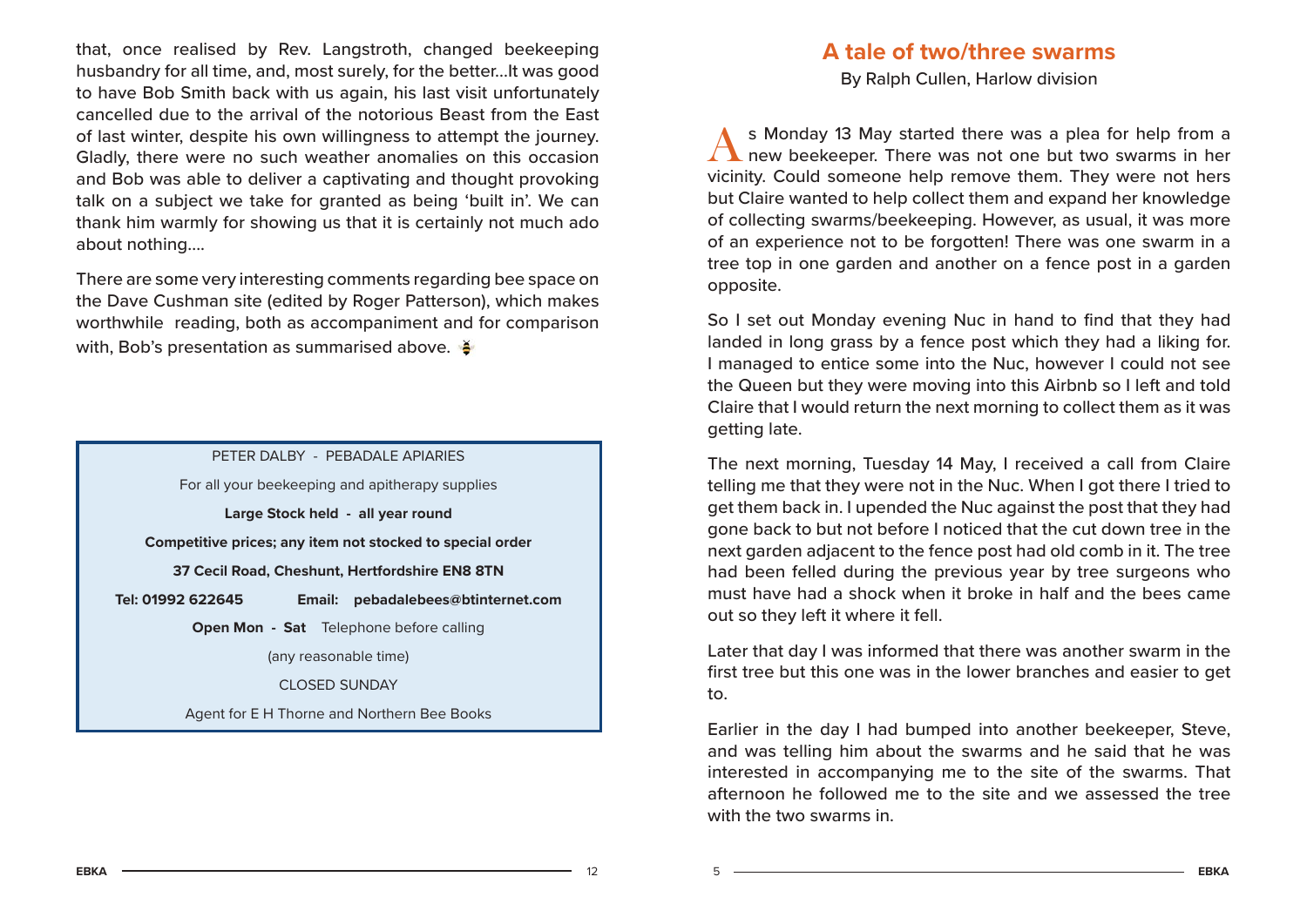

These photographs were taken by Claire on the evening of 13 May 2019 and shows the bees in the grass and on the fence post which later we discovered turned out to be the bees from the tree that had been felled

Whilst we were doing this another beekeeper (Binh) arrived. You know what it is like, you wait all day for one beekeeper then three turn up at once! Binh found that the swarm that was on the grass earlier that day had returned to the felled tree and gone inside. There was a small opening at the bottom of the tree. There was no easy access from this point and myself and Steve offered advice on how it might be obtained by cutting down through the wax. Binh was not impressed with our solution and produced an axe and said he was going to chop his way in. We said we would leave him to it and retired to a safer vantage point. He seemed happy in his work.

We returned to our tree. The swarm on the lower branch just dropped into our cardboard box and we just left a small hole for the stragglers to enter by. Whilst this was going on we borrowed a ladder (the type that you would clean gutters with) and once we had the ladder in place another cardboard box and sheet were laid out on the ground close to the tree. Steve climbed the ladder loppers in hand disappearing into the foliage on the way to the top of the ladder where our bee friends were waiting. I had the job of holding the ladder steady (you know what comes next!). Steve was clearing some small top branches out of the way and in doing so it started raining bees. It was then that I informed him that the box

makes for a more robust construction that is less likely to distort or to lose square. The importance of assembling one's frames with precision cannot be overstressed either. Do not forget to check for square from every aspect. This should include sighting in profile to see that the side bars are in alignment with each other. Gentle force will usually correct this to an acceptable degree.

Our attention was also drawn to wood shrinkage, a natural phenomenon that is only controllable by selection of materials and by using preservatives where necessary. In an extreme case the shrinkage of wood can mean the box gets shorter with time and season, thus altering the top or bottom bee space of the hive.



Two angles of a beautifully crafted, miniature observation hive brought in by Bob Smith. At around 15" x 8", this little gem is made workable, solely by the closest attention to accurate bee space.

Cedar has long been renowned for its lightness and stability whilst at the same time needing no preservative. Other commonly used softwoods are far more susceptible to shrinkage. Nonetheless, an occasional check on any wooden hive will confirm your bee space has remained about right. Bob's presentation neither insulted the wise and learned, nor confused the beginner, the whole core being based on a couple of nature's simple truths. Simple truths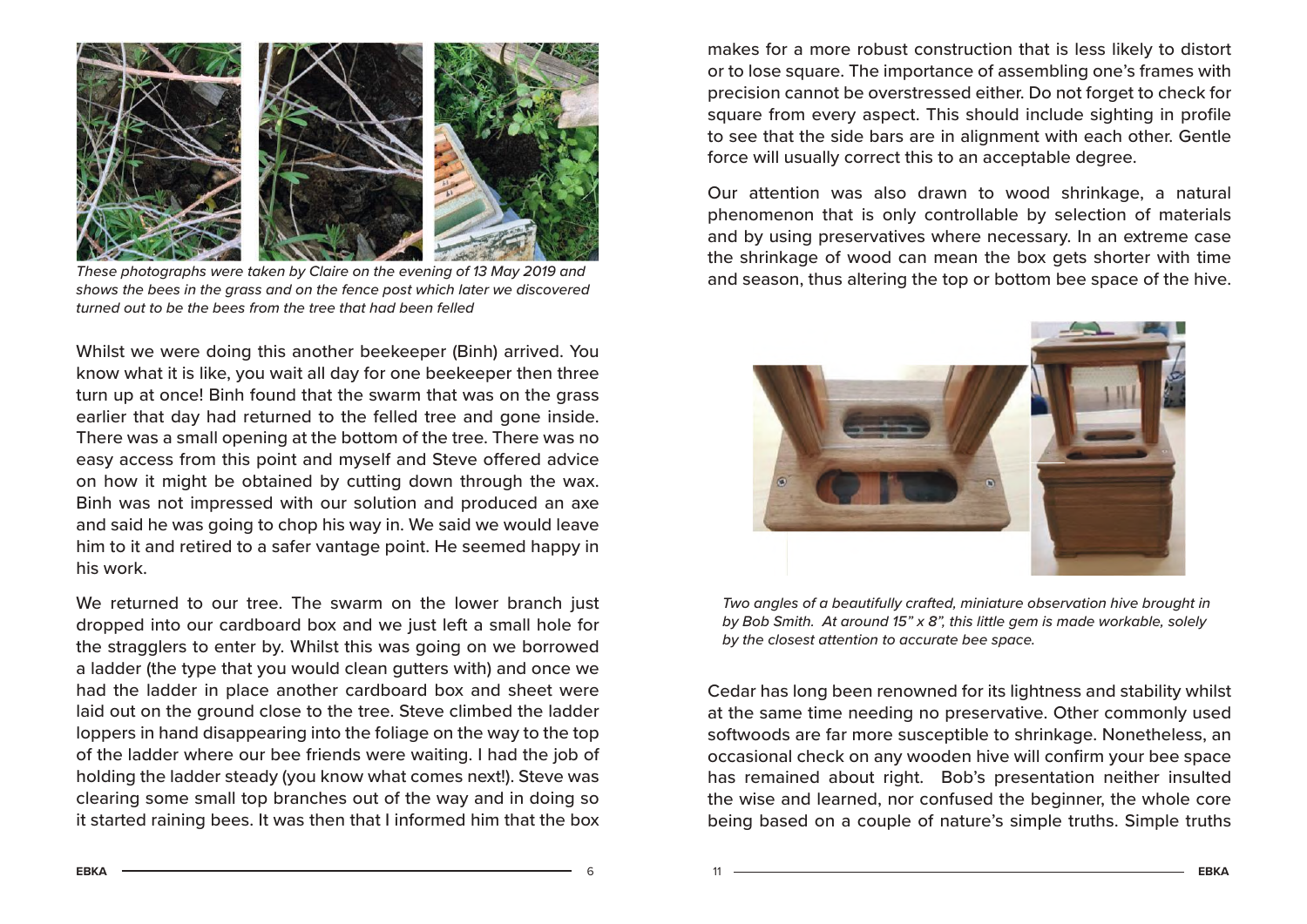a homemade feeler gauge, made from scrap timber, useful either when making one's own equipment, or for double checking that the manufacturer has got his machining correct. Rebates in boxes can be particularly over generous, allowing too much lateral movement and consequently an excessive build up of propolis around lugs and runners, making inspections sticky and difficult.

This is a waste of the bees' energy and is trying on beekeeper patience. In extreme cases this movement can be enough to cause an oversized space down the length of the frame's side bar permitting brace comb to be built, further exacerbating the situation. Of course, we should all remember that bee space belongs to bees. They were employing these principles many millennia before the good Reverend's sleep was abruptly curtailed by realising the concept.

The bees will build comb with these same perfect dimensions in any suitable receptacle...they just won't build it where you want them to! It is the use of those dimensions that benefits the beekeeper, allowing him to have control over the placement and attachment of comb in such a way that bees and frames can easily be removed for inspection or manipulation. I think it was Clive de Bruyn that, a while back, advised the use of frames with the wider top bar to avoid the problem of excessive brace comb being formed. Bob took this a step further by looking at the differences in side and bottom bar design and dimension.

An eye-opening illustration of these differences was provided by way of three correctly spaced, properly machined Hoffman frames stuck together for easy handling and observation. Another three Hoffman's of budget quality and with less regard to spacing, had been assembled in a similar way. A glancing comparison should have been enough to convince anybody present that it pays enormously to buy the best one can afford in this respect.

The latter had the appearance of an open lattice-work inviting brace comb in many areas, whereas the former sported much narrower (6mm) spacing in all the relevant areas. The larger timber profile

was not quite in the right place. However, undeterred we carried on - Steve by now had the top of the tree in his hand plus bees. He fairly shinned down the ladder and headed straight for the box carrying the tree branch and bees. We gave it a good shake and most of the bees and the Queen fell in, but owing to the earlier fall of bees there were quite a cloud of them meandering about. We made an entrance to this cardboard box with some frames that we had and then we left them to it while we returned the ladder, etc.



Again these photographs were taken by Claire. The first photograph shows the tree trunk before Binh split it with the axe and the second photograph shows Binh removing the bees and the comb.

Then we went to see how Binh had fared. He was very pleased. He had come away with two Nucs and a box of bees. There had been two Queen cells in the tree stump, so he had one Queen cell in each Nuc and he then took his leave of us and went on his way.

Steve and I thanked Claire and her neighbour, collected our bounty and went on our way home each with a swarm!

Many thanks to Claire for taking the photographs.